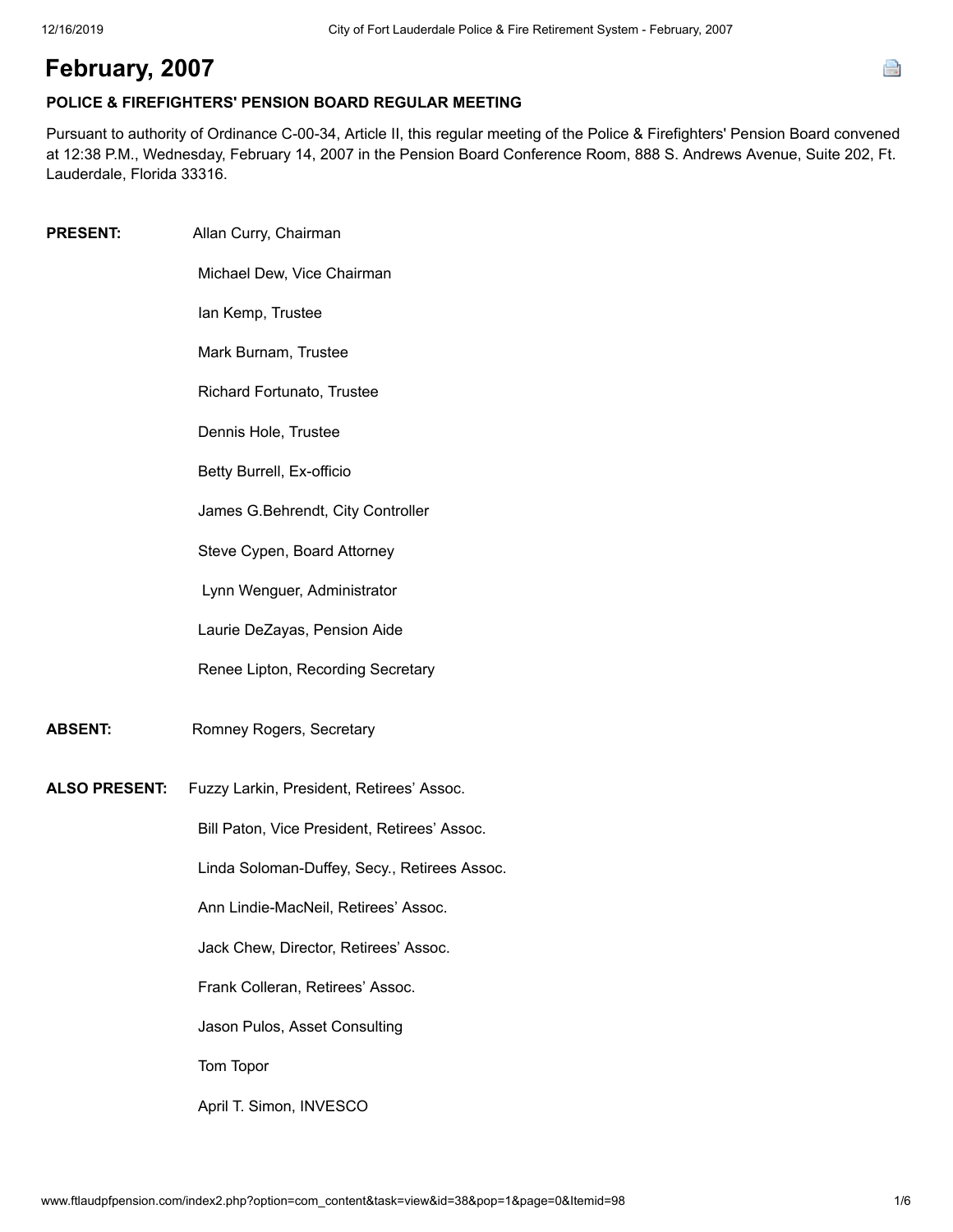**ASSET VALUE as of February 13, 2007: \$476,949,333.**

Chairman Curry called the meeting to order at 12:38 P.M. He then presented Mr. Topor with a plaque from the IAFF, Local 765 in appreciation for his many years of service to this Pension Board. Mr. Topor replied that he had enjoyed serving on the Board and he appreciated this honor.

**MINUTES:** Regular Meeting, January 10, 2007. Mr. Hole made a correction in the spelling of Alan to be changed to Allan and to add Tom Topor's name to the Also Present list. Mr. Dew made a motion to approve the minutes as corrected with Mr. Kemp seconding the motion. The motion was approved **UNANIMOUSLY** by the Board.

**BENEFIT REVIEW: POLICE DEPARTMENT – New Retirees – Termination of DROP Retirements: Richard W. Dabe, Police Officer.** Date of DROP retirement October 12, 2006 with 20.00 credited years of service and 20.40 total years of service. Termination date March 9, 2007. Monthly pension benefit \$3,643.40 (100% Joint & Survivor). DROP account total \$19,785.03.

**William J. Johnston, Police Officer.** Date of DROP retirement April 21, 2002 with 22.04 credited years of service and 26.98 total years of service. Termination date March 31, 2007. Monthly pension benefit \$4,801.35 (Life Annuity). DROP account total \$341,946.50.

**Clyde P. Koma, Police Officer.** Date of DROP retirement February 8, 2002 with 20.00 credited years of service and 25.00 total years of service. Termination date February 7, 2007. Monthly pension benefit \$3,150.16. DROP account total \$227,019.75.

**Requests for Lump Sum Refund: Michael A. Hroch, Police Officer.** Date of separation January 21, 2007 with 1.51 years of creditable service. Lump sum payment due \$4,485.24.

**Wesner Moise, Police Officer.** Date of separation January 9, 2007 with 1.19 years of creditable service. Lump sum payment due \$2,706.52.

**Michael R. Williams, Police Officer.** Date of separation January 11, 2007 with 3.83 years of creditable service. Lump sum payment due \$16,135.34.

**FIRE DEPARTMENT - New Retiree – Termination of DROP Retirement: Mark D. Snyder, Firefighter.** Date of DROP retirement October 2, 2005 with 22.00 years of credited service and 23.18 total years of service. Termination date December 5, 2006. Monthly pension benefit \$4,439.50. DROP account total \$65,789.64.

**Requests for Lump Sum Refund: Dan C. Herrera.** Date of separation December 4, 2006 with .85 years of creditable service. Lump sum payment due \$2,684.08.

**Anthony B. Lamberti, Firefighter.** Date of separation February 8, 2006 with 6 years of creditable service. Lump sum payment due \$21,622.85.

**Survivor Death: Elizabeth A. Brown dependent upon George K. Brown.** Survivor date of death February 2, 2007.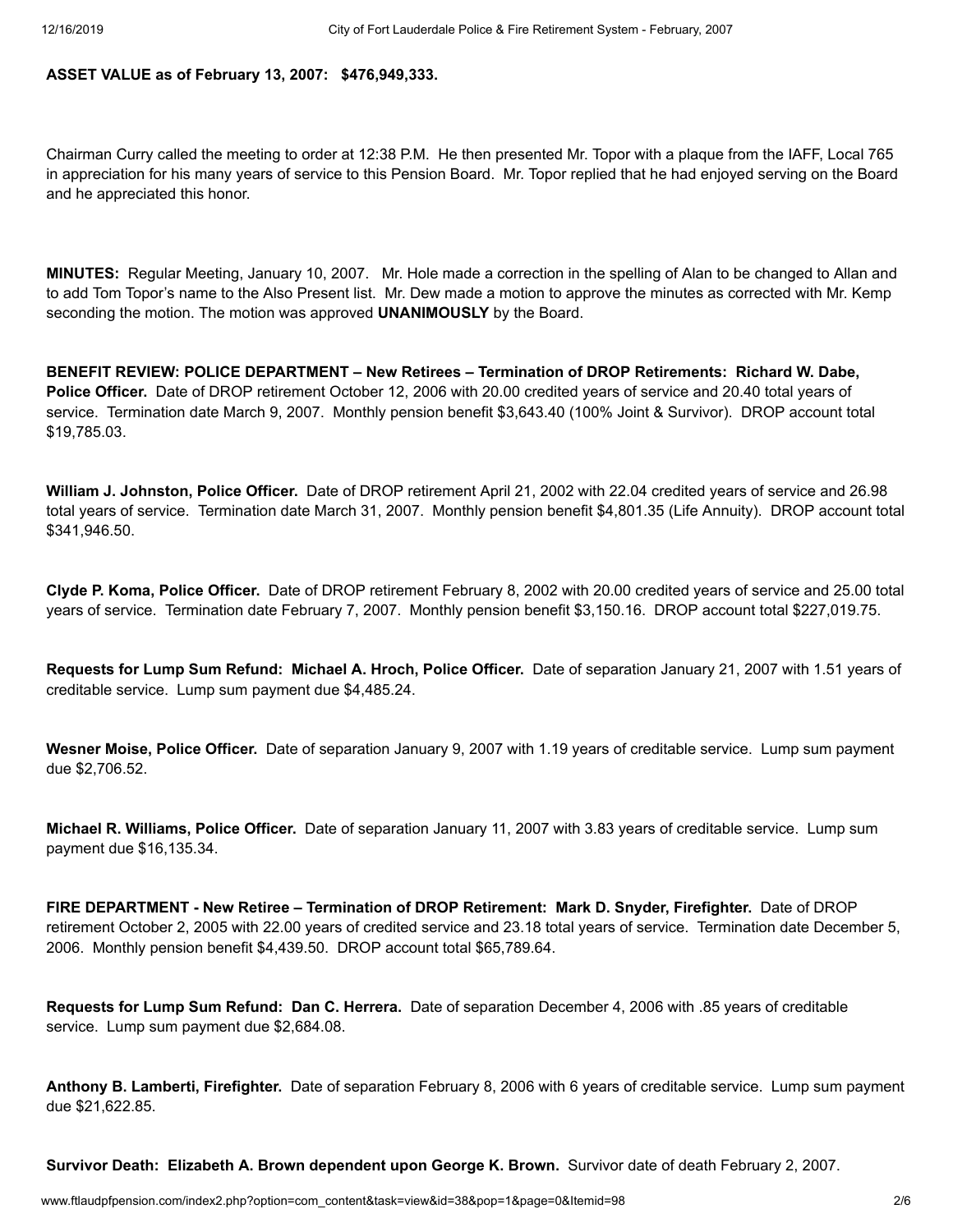Motion was made by Mr. Hole to approve the Benefit Review with Mr. Dew seconding the motion. The motion was approved UNANIMOUSLY by the Board.

**BILLS: Essex Investment Management Co.** submitted a bill for investment management services rendered from 10/01/06 through 12/31/06 in the amount of \$63,836.50.

**Agincourt Capital Management** submitted a bill for investment management services rendered from10/31/06 through 12/31/06 in the amount of \$47,373.86.

**Boston Co.** submitted a bill for investment management services rendered from 10/01/06 through 12/31/06 in the amount of \$42,232.70.

**INTECH** submitted a bill for investment management services rendered from 10/01/06 through 12/31/06 in the amount of \$36,304.03.

**Northern Trust** submitted a bill for custody and domestic transactions of the account for the period ending 12/31/06 in the amount of \$28,102.91.

**Standish Mellon** submitted a bill for investment management fees for the period ending 12/31/06 in the amount of \$10,653.85.

**RhumbLine** submitted a bill for investment management fees (S&P 500) for the period ending 12/31/06 in the amount of \$6,591.49 and a bill in the amount of \$2,658.65 (S&P 400).

**Cypen & Cypen** submitted a bill for professional services rendered from 11/01/06 through 11/30/06 in the amount of \$1,425.35.

**Cypen & Cypen** submitted a bill for professional services rendered from 11/01/06 through 11/30/06 in the amount of 976.44.

**Cypen & Cypen** submitted a bill for professional services rendered from 12/01/06 through 12/31/06 in the amount of \$532.76.

**Cypen & Cypen** submitted a bill for professional services rendered from 12/01/06 through 12/31/06 in the amount of \$425.

**Ellen Schaffer** submitted a bill for Software Support Contract Fee for PC Pension Benefit Calculation System for the term of 2/1/097 – 2/1/08 in the amount of \$682.

**Klausner & Kaufman** submitted a bill for professional fees in the amount of \$500.

Mr. Burnam made a motion to approve payment of these bills with Mr. Hole seconding the motion. The motion was approved **UNANIMOUSLY** by the Board.

QUARTERLY PERFORMANCE REPORT – Asset Consulting Group – Jason Pulos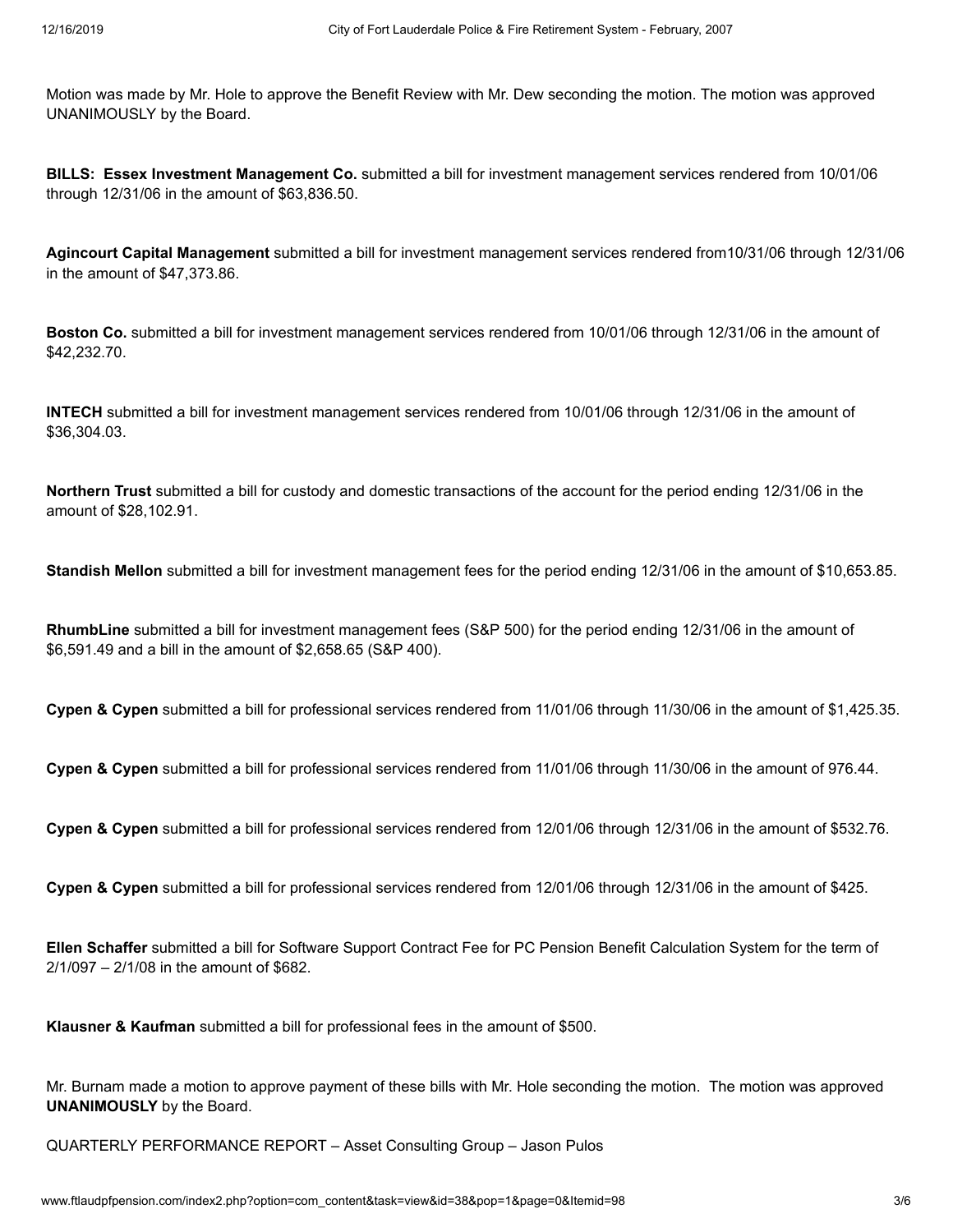reviewed the equity index returns for the fourth quarter. All indices were in positive territory. For the year, all indices achieved positive returns with the EAFE and Russell 2000 Value reporting the highest returns of 26.9% and 23.5% respectively. From a style perspective in the fourth quarter, the Russell 2000 Value was the biggest winner. For the year as a whole, Value took top honors.

For the past five years the S&P 500 returned 6.2% with the Russell 1000 Value returning 15.4%. Mr. Pulos also reviewed corporate profits, domestic equities, domestic fixed income and international markets.

For one year the S&P 500 returned 15.79%, Russell 1000 Growth returned 9.07%, Russell 1000 Value 22.25%, MSCI EAFE returned 26.86%, Lehman Aggregate returned 4.33% and NCREIF Property returned 16.59%.

The beginning market value for the portfolio for the last twelve months was \$441,348 with the ending market value at \$476,606.

Chairman Curry thanked Mr. Pulos for his review of the portfolio.

**INPUT FROM ACTIVE & RETIRED POLICE OFFICERS & FIREFIGHTERS - Me Too II:** Mr. Cypen reviewed the status of the Me Too II . This case has gone before Judge Moe and a decision should be given within 30 days. If a decision is not made within the 30 days time frame, the judge will then rule in open court.

**ADMINISTRATOR'S REPORT - Fiduciary Liability Insurance:** Ms. Wenguer referred to a memo dated June 4, 2001 from Scott Denham that stated "The members of the Police and Fire Pension Board of Trustees are provided coverage under a Public Official Liability Policy for fiduciary claims and their official duties as public officials. They are also covered under a separate policy for Fidelity, which is a commercial crime policy."

Mr. Cypen stated that he is urging the City Attorney to look into whether the board is covered under the city policy. He stated that as fiduciaries the Board may not be covered. Ms. Burrell stated that she would contact the city's carrier. Mr. Cypen suggested that the insurance carrier reply in writing.

2007 Pension Board Budget: The trustees reviewed the proposed unaudited budget for the year 2007.

It was proposed that the Administrator look into the feasibility of purchasing/leasing a folding machine as well as the cost of a service to provide folding and mailing for mailouts.

The Administrator will review the proposed Budget due to the added expenses for legal fees for the outside counsel with regard to the Me Too II case.

A motion was made by Mr. Dew to approved the proposed budget with changing the legal cost to \$75,000 and Computer cost to \$500. Mr. Fortunato seconded the motion. The motion was approved **UNANIMOUSLY** by the Board.

**Office Lease:** The trustees discussed various options that might be available. Mr. Hole requested that in the future this item be presented three months in advance. He further suggested that an annual calendar be prepared.

After discussion, Mr. Hole made a motion to authorize the Administrator to execute and deliver a 2 year lease with a 3% increase at a cost not to exceed what is in the proposal (listen to tape.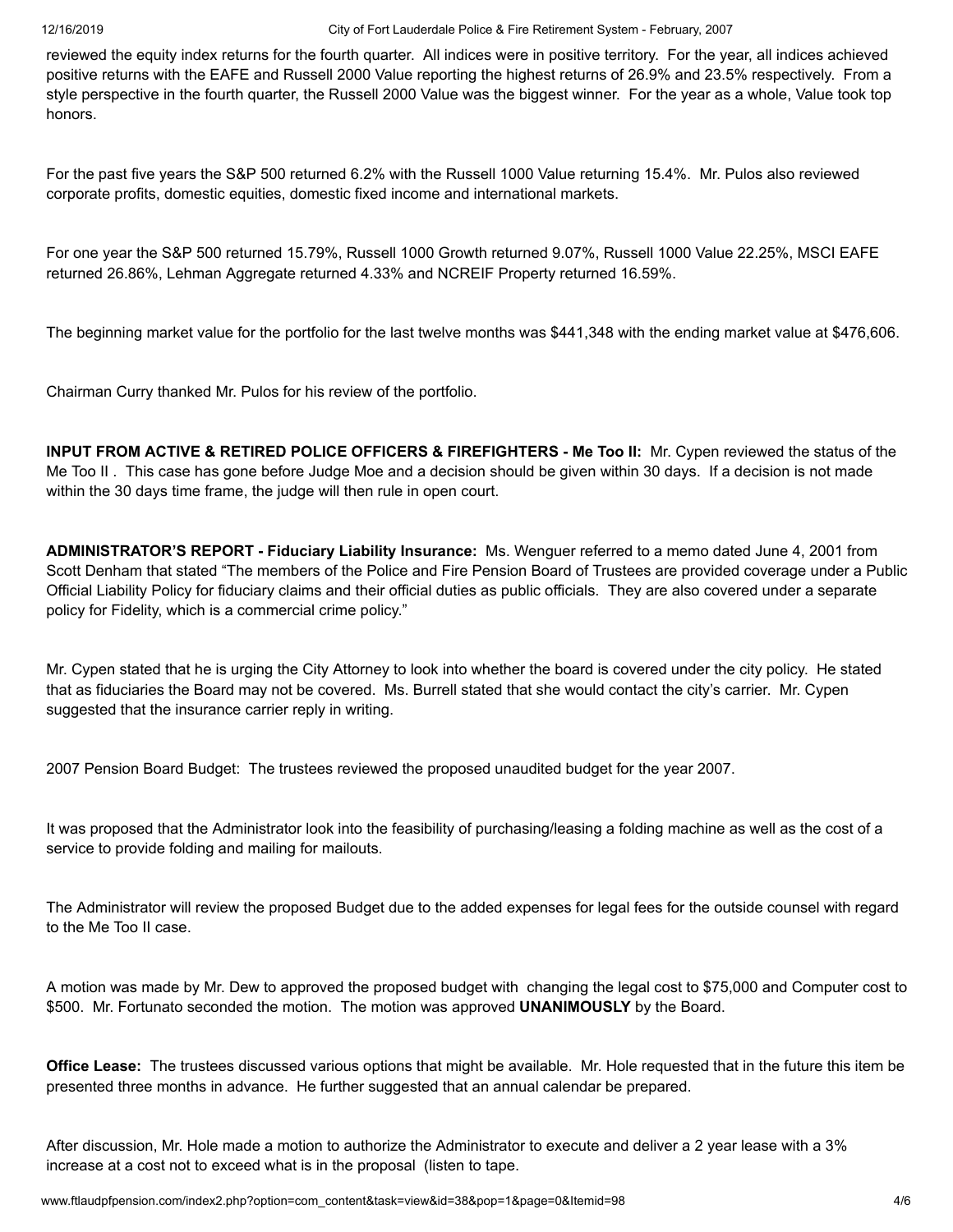Mr. Dew seconded the motion. The motion was approved **UNANIMOUSLY** by the Board.

**Pension Protection Act of 2006:** The trustees discussed the fact that the Health Trust send the payments to an insurance company. Mr. Cypen noted that the Internal Revenue Service may modify this regulation. This should be settled by the end of the year.

Mr. Dew requested that any mail sent to retirees should also be directed to trustees for their information.

**Copier Lease:** After discussion of the cost and options provided, Mr. Kemp made a motion to approve a new lease to include network print and scanner. Mr. Fortunato seconded the motion. The motion was approved UNANIMOUSLY by the Board.

**Share Plan Overpayment:** Mr. Cypen suggested that an outside attorney be hired for \$200 per hour with a cap of \$2,500 against 10% of any recovery. He recommended Adorna & Yass from Florida and Georgia with 200 attorneys on staff.

Mr. Kemp than made a motion to authorize the hiring of Adorna & Yass to collect these outstanding funds at \$200 per hour up to \$2,500 against a 15% recovery fee. Mr. Hole seconded this motion. The Board approved this motion **UNANIMOUSLY**.

**Academic Incentive Pay:** The retirees have been notified that these checks are being mailed. The City Attorney Communication No. 070073 was discussed. The memo stated that "payment of benefits to retirees should be made by the City's Finance Department". Since the Finance Department will not cut these checks, the Board has made other arrangements.

**Webmaster Designs:** After discussion of proposals, it was decided to table this item until next month.

**Recording of Minutes:** Tabled until next month.

**LARGE CAP GROWTH PRESENTATIONS:** Navellier & Associates Inc. Louis Navellier and Jim O'Leary made this presentation. This firm has managed growth equity stocks since 1987. It is an independent firm and employee owned with approximately \$4.86 billion in assets and approximately \$3.09 billion in large cap growth assets. Their style is disciplined quantitative stock manages with a staff of 49; 11 of which are investment professionals. The fees were also discussed.

Chairman Curry thanked them for their presentation.

**Waddell & Reed Asset Management Group:** Philip J. Sanders and Nikki F. Newton made this presentation. Waddell & Reed Asset Management Group provides comprehensive investment services for the institutional investor. They have 63 investment professionals. Their philosophy is that sustainability of growth is more important than rate of growth. The fee structure was discussed. Chairman Curry thanked them for their presentation.

**Sawgrass Asset Management, L.L.C.:** Chris Greco and Martin LaPrade made this presentation. Sawgrass is 100% employee-owned with 20 years of investment staff continuity. They have had no investment professional turnover since inception. They are dedicated to institutional asset management with a growth equity focus. This firm has \$1.5 billion in assets under management. The large cap growth product has \$650 million in assets with 45 clients. They noted that they beat the benchmark 6 out of the last 7 years. The fee structure was discussed. Chairman Curry thanked them for their presentation.

Mr. Pulos did an overview of the three presentations.